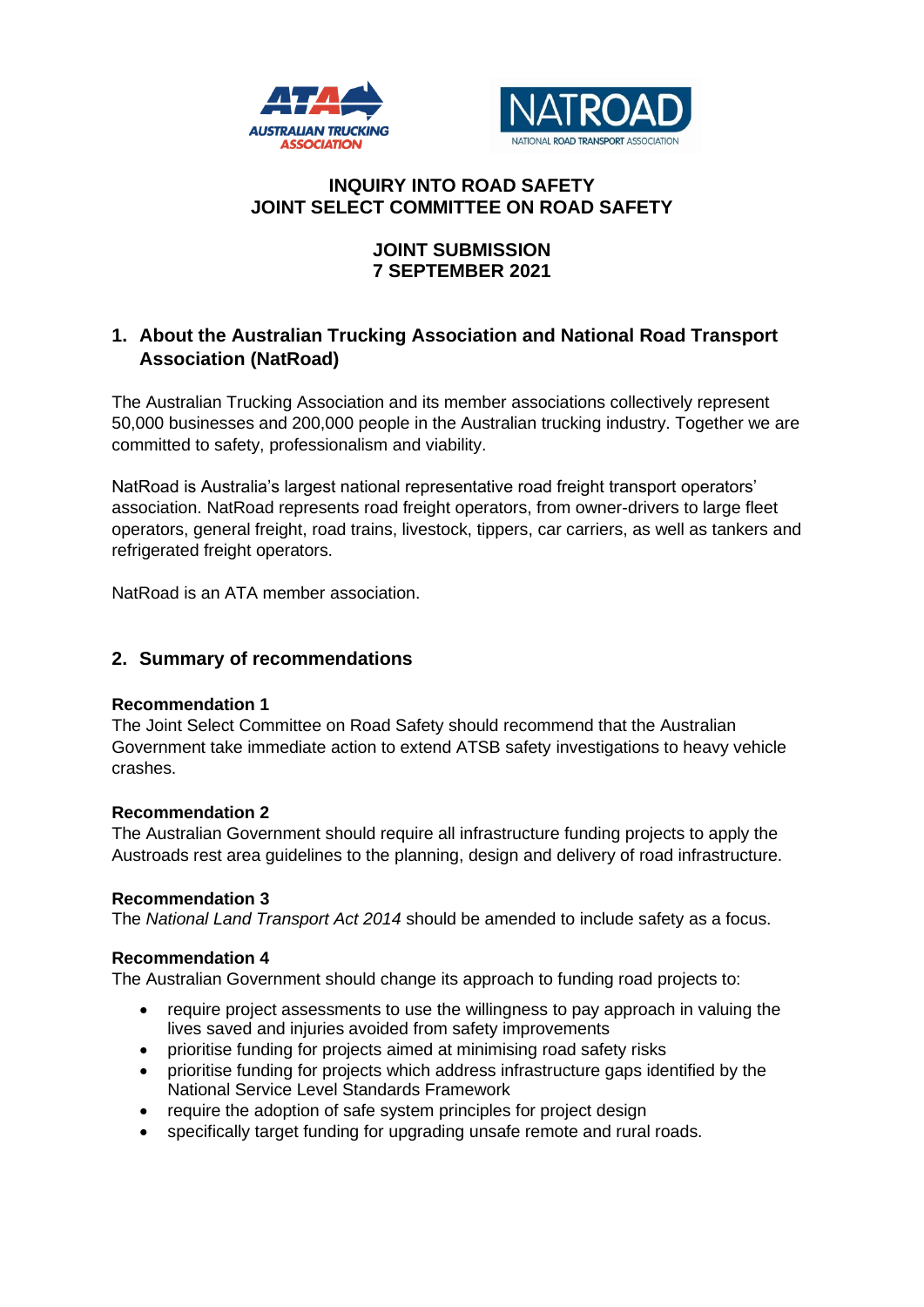# **Recommendation 5**

The Conran regulatory impact assessment reforms should be extended to the Commonwealth, to allow agencies to select the option which saves the greatest number of lives/prevents the greatest number of serious injuries.

# **3. Introduction**

The ATA and NatRoad support Vision Zero and commend the joint select committee and the Australian Parliament for their ongoing resolve to eliminate road crash fatalities by 2050.

This submission raises some key priorities which should be fast tracked by the Australian Parliament but does not represent the full extent of safety policies of the ATA and NatRoad.<sup>1</sup> Rather, this submission targets five key areas where immediate reform is sought.

# **4. Safety focused crash investigation**

The need for no-blame safety investigations of heavy vehicle crashes has been recommended by both the independent review of the National Road Safety Strategy<sup>2</sup> and by the Productivity Commission.<sup>3</sup>

Presently, road crashes are investigated by the police and the coronial system. While this system may meet the needs of the legal and insurance systems, it is not achieving the reduction in road crashes that governments should be seeking. In addition, there is a dearth of material on heavy vehicle crash causation analysis so that targeted action is more difficult to take.

In contrast, the Australian Transport Safety Bureau (ATSB) conducts independent investigations of transport crashes and other safety occurrences in the aviation, marine and rail modes of transport. Lessons arising from ATSB investigations are used to reduce the risk of future accidents and incidents through the implementation of safety action by industry and the Government.

The ATSB also seeks to improve safety and public confidence in those transport modes by pursuing excellence in safety data and research and fostering safety awareness, in addition to independent investigation of accidents.

The ATSB is an independent statutory agency that is separated from transport regulators, policy makers and service providers. It is not a function of the ATSB to apportion blame or to provide a means for determining liability and that perspective must be maintained in any heavy vehicle investigations.

<sup>2</sup> Woolley, J. & Crozier, J., September 2018. [National Road Safety Strategy Inquiry Report 2011-2020.](https://www.roadsafety.gov.au/sites/default/files/2019-11/nrss_inquiry_final_report_september_2018_v2.pdf) 35, 36. <sup>3</sup> Productivity Commission, April 2020. [National Transport Regulatory Reform Inquiry Report.](https://www.pc.gov.au/inquiries/completed/transport/report/transport.pdf) 35.

<sup>1</sup> Additional road safety recommendations were made in submissions to the first Joint Select Committee on Road Safety of the 46<sup>th</sup> Parliament, in addition to recent consultations on the National Road Safety Strategy and the National Heavy Vehicle Regulator's Heavy Vehicle Safety Strategy.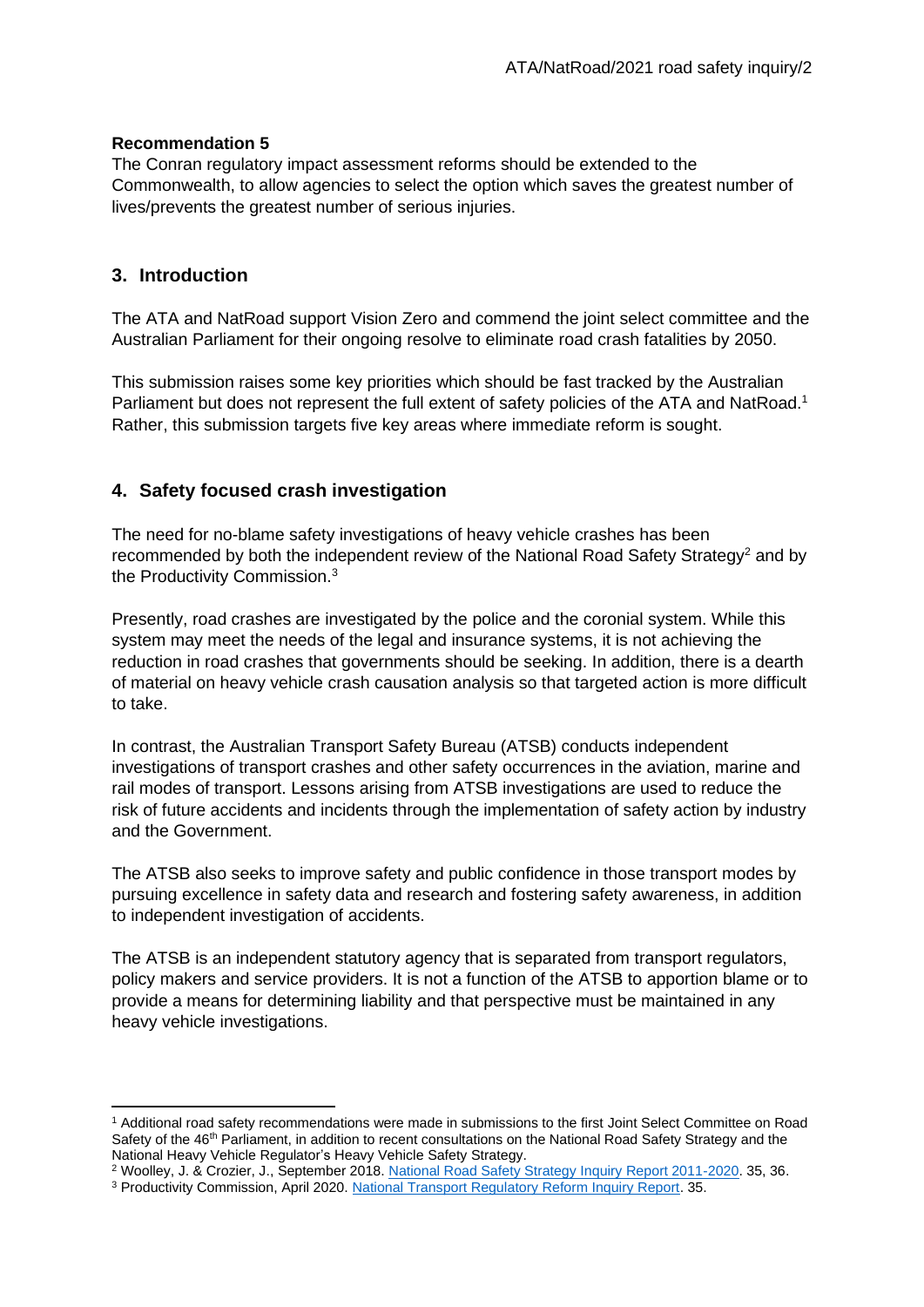As stated by the ATSB, no blame does not mean no responsibility. It means that disciplinary action and criminal or liability assessment are not part of an ATSB safety investigation and should, if necessary, be progressed through separate parallel processes.

Introducing ATSB investigations of road crashes involving trucks would supplement, not replace, existing police and coronial investigations and would provide valuable insights and recommendations for improving safety. The introduction of the ATSB investigative process could be facilitated by phasing in its involvement, for example by limiting its initial investigations to multi-vehicle fatalities. The fundamental point is, however, that without a better focus on the causes of crashes, reaching zero road fatalities will be difficult if not impossible. Measures to reduce road incidents must be targeted to their cause and it is therefore axiomatic that more needs to be understood about causation.

The ATA and NatRoad strongly recommend that the committee prioritise this necessary reform.

# **Recommendation 1**

The Joint Select Committee on Road Safety should recommend that the Australian Government take immediate action to extend ATSB safety investigations to heavy vehicle crashes.

# **5. Rest areas and safer roads**

## **Rest areas**

Truck rest areas enable drivers to rest so they are more alert and safer when driving.<sup>4</sup>

Austroads released new truck rest area guidelines in January 2019. The guidelines specify that:

- detailed heavy vehicle rest areas strategies should be developed for major highways and significant freight routes
- class 1 and 2 rest areas should be 70-100 kilometres apart; class 3 and 4 rest areas should be 35-50 kilometres apart, and class 5 rest areas should be 15-25 kilometres apart.

The guidelines also set out detailed considerations for the services that should be provided at each class of rest area.

Despite this sensible approach, the rest area guidelines are not linked to funding decisions. There is no requirement for Australian Government infrastructure funding to require the construction of rest areas when funding the planning, design and delivery of road and corridor infrastructure upgrades. ATA and NatRoad submit that transport ministers should agree as soon as possible that the Austroads guidance on this subject should be mandated in new and upgraded road funding proposals.

<sup>4</sup> Austroads, [Guidelines for the provision of heavy vehicle rest area facilities,](https://austroads.com.au/publications/freight/ap-r591-19) 2019, 7.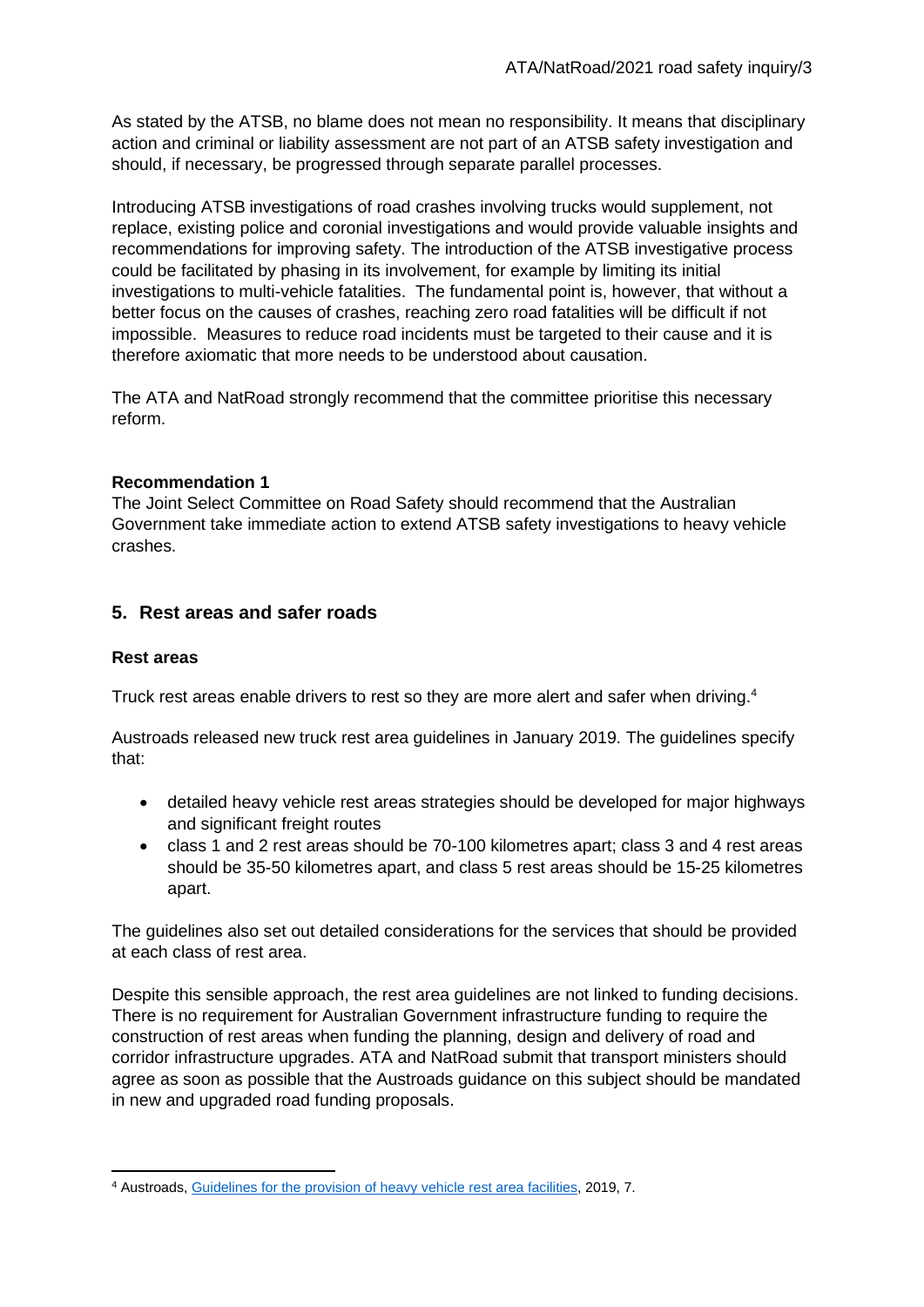# **Recommendation 2**

The Australian Government should require all infrastructure funding projects to apply the Austroads rest area guidelines to the planning, design and delivery of road infrastructure.

# **Safer roads**

The road condition is a causation factor in about 30 per cent of all crashes and is a factor in the severity of 100 per cent of crashes.<sup>5</sup>

The Australian Government invests in roads under the *National Land Transport Act 2014*; however, safety is not a specific object of the Act.

Similarly, safety is not sufficiently prioritised in road spending. In its 2019 infrastructure audit, Infrastructure Australia called for:

- the identification, assessment and prioritisation of upgrades to high-risk sections of the transport network
- safety improvements to high-risk regional roads across Australia as a high priority initiative. 6

Infrastructure and Transport Ministers are currently developing the National Service Level Standards Framework for Roads as part of the ongoing work for the Heavy Vehicle Road Reform (HVRR) process. The development of this framework currently includes metrics for measuring the safety of road corridors including:

- measuring the number of fatal and serious injuries
- provision and access to rest areas
- safety of the road design
- provision of safe overtaking lanes and distances for overtaking.

It is critical that this framework is finalised and implemented, utilised to prioritise road funding decisions and transitioned to a mandatory minimum level of service.

Additionally, the quality and safety of rural and remote roads can be very poor and dangerous. The NT Road Transport Association, an ATA member association, reports that poor road infrastructure quality is a significant safety concern for trucking companies.

The following images illustrates the challenge of remote road infrastructure, including narrow and washed-out roads.

<sup>5</sup> Austroads, [Road geometry for improved rural safety.](https://austroads.com.au/publications/road-safety/ap-t295-15) Report AP-T295-15, 2015. 1.

<sup>6</sup> Infrastructure Australia, [An assessment of Australia's future infrastructure needs: the Australian infrastructure](https://www.infrastructureaustralia.gov.au/sites/default/files/2019-08/Australian%20Infrastructure%20Audit%202019.pdf)  [audit 2019.](https://www.infrastructureaustralia.gov.au/sites/default/files/2019-08/Australian%20Infrastructure%20Audit%202019.pdf) June 2019. 310-311.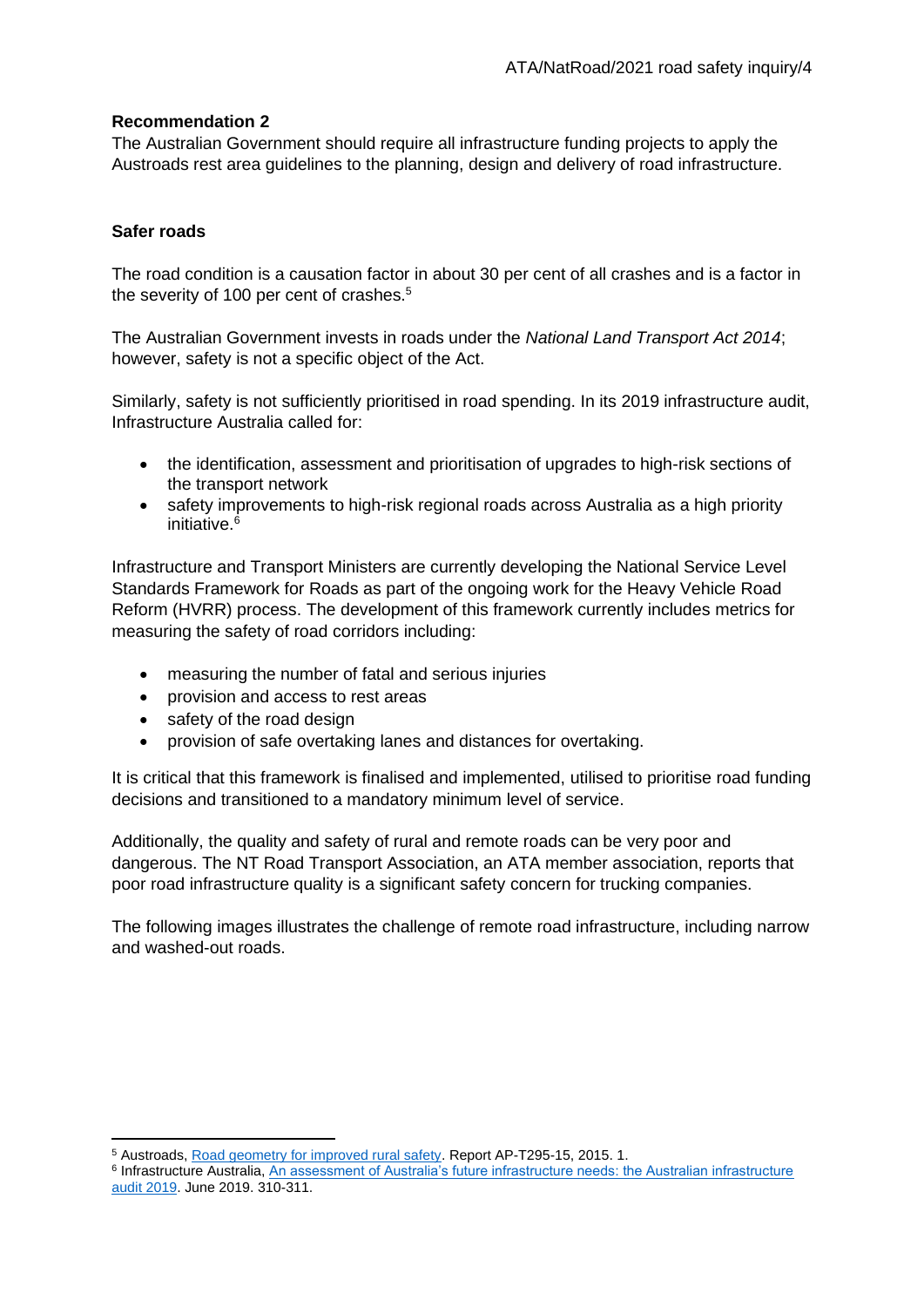### **Figure 1: Remote road safety challenges for trucking operators**

Source: NTRTA

#### **Recommendation 3**

The *National Land Transport Act 2014* should be amended to include safety as a focus.

#### **Recommendation 4**

The Australian Government should change its approach to funding road projects to:

- require project assessments to use the willingness to pay approach in valuing the lives saved and injuries avoided from safety improvements
- prioritise funding for projects aimed at minimising road safety risks
- prioritise funding for projects which address infrastructure gaps identified by the National Service Level Standards Framework
- require the adoption of safe system principles for project design
- specifically target funding for upgrading unsafe remote and rural roads.

## **6. Other safety measures**

#### **Conran review**

The Conran regulatory impact assessment reforms should be extended to the Commonwealth. At present, these reforms apply only to ministerial council and national standard setting body regulatory impact assessments.<sup>7</sup>

Adopting the Conran reforms would address a serious issue with the Commonwealth RIS process. At present, agencies are required to recommend the option with the highest BCR. But the option with the highest BCR may not be the option that saves the greatest number of lives/prevents the greatest number of serious injuries, as the ATA has shown.<sup>8</sup>

### **Recommendation 5**

The Conran regulatory impact assessment reforms should be extended to the Commonwealth, to allow agencies to select the option which saves the greatest number of lives/prevents the greatest number of serious injuries.

<sup>7</sup> Department of the Prime Minister and Cabinet, [Revised guidance on regulatory impact analysis for ministerial](https://obpr.pmc.gov.au/)  [forums and national standard setting bodies.](https://obpr.pmc.gov.au/) Viewed 23 June 2021.

<sup>8</sup> ATA, [Improving the stability and control of heavy vehicles.](https://www.truck.net.au/advocacy/submissions/improving-stability-and-control-heavy-vehicles) February 2018.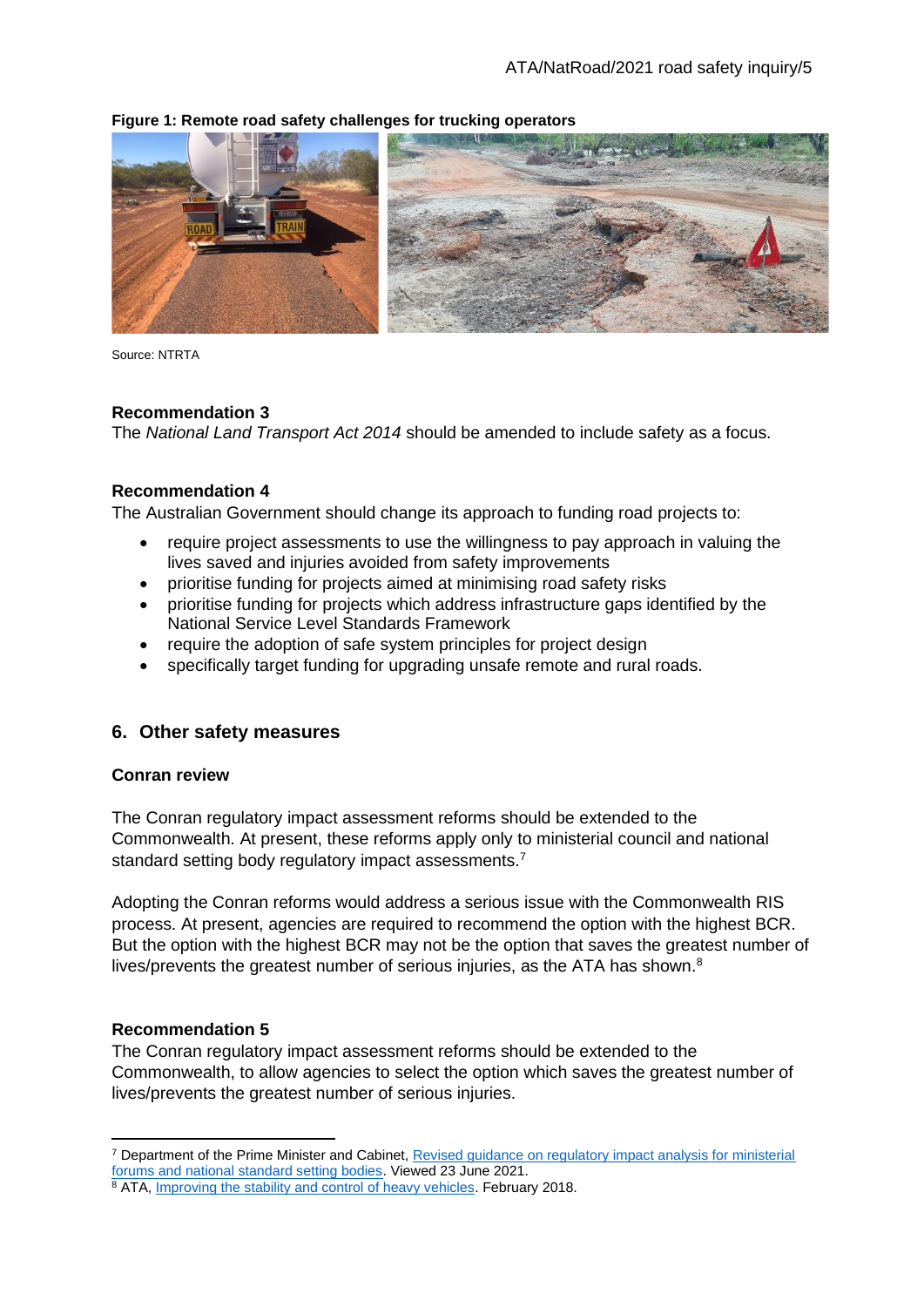## **Post-crash care**

Enhanced post-crash response is an important way to improve road safety in remote areas.<sup>9</sup>

With the support of the Australian Government's Heavy Vehicle Safety Initiative and the NHVR, two ATA member associations – the Western Roads Federation and the Northern Territory Road Transport Association – are delivering a course for truck drivers in remote areas about—

- how to communicate directly with emergency services, including the Royal Flying Doctor Service (RFDS)
- maintaining safety at the scene for both the driver and others
- conducting a more detailed casualty assessment (once critical life-saving techniques have been applied) to look for and identify any other injuries that may require treatment or management
- dealing with trauma victims for extended periods before the arrival of emergency services personnel and improvising when needed.<sup>10</sup>

WRF and the NTRTA have their own submission and recommendations to this inquiry.<sup>11</sup> **The ATA and NatRoad strongly encourage the committee to consider the WRF/NTRTA recommendations to:**

- consider including an additional method of reducing post-accident response times, by training truck drivers and other frequent travellers in remote in the NT/WA pilot training program for first responders
- consider providing incentives for remote area transport operators to install two-way messaging via the Iridium network option, as set out in the WRF/NTRTA submission.

## **Sharing the road safely with heavy vehicles**

Improving the interactions between heavy vehicles and other road users is critical to improve road safety. Other road users often fail to give trucks enough space and do not consider the additional blind spot and stopping distances for heavy vehicles. This reinforces the point made earlier about the need to focus on the quality of roads. In the words of one NatRoad member: "The better the roads, the safer the interaction."

The Australian Government should:

- provide information about sharing the road safely with heavy vehicles through its safety programs
- continue funding the Heavy Vehicle Safety Initiatives program, with a view to the continued funding of sharing the road safely programs.

<sup>&</sup>lt;sup>9</sup> Office of Road Safety[, Remote road safety.](https://www.officeofroadsafety.gov.au/nrss/resources-fact-sheets/remote-road-safety) Fact sheet.

<sup>10</sup> [Industry shines light on remote transport 'hidden tragedy'](https://www.fullyloaded.com.au/industry-news/1907/industry-shines-light-on-remote-transport-hidden-tragedy), ATN, 22 July 2019.

<sup>&</sup>lt;sup>11</sup> Submission 20 to the inquiry into road safety.